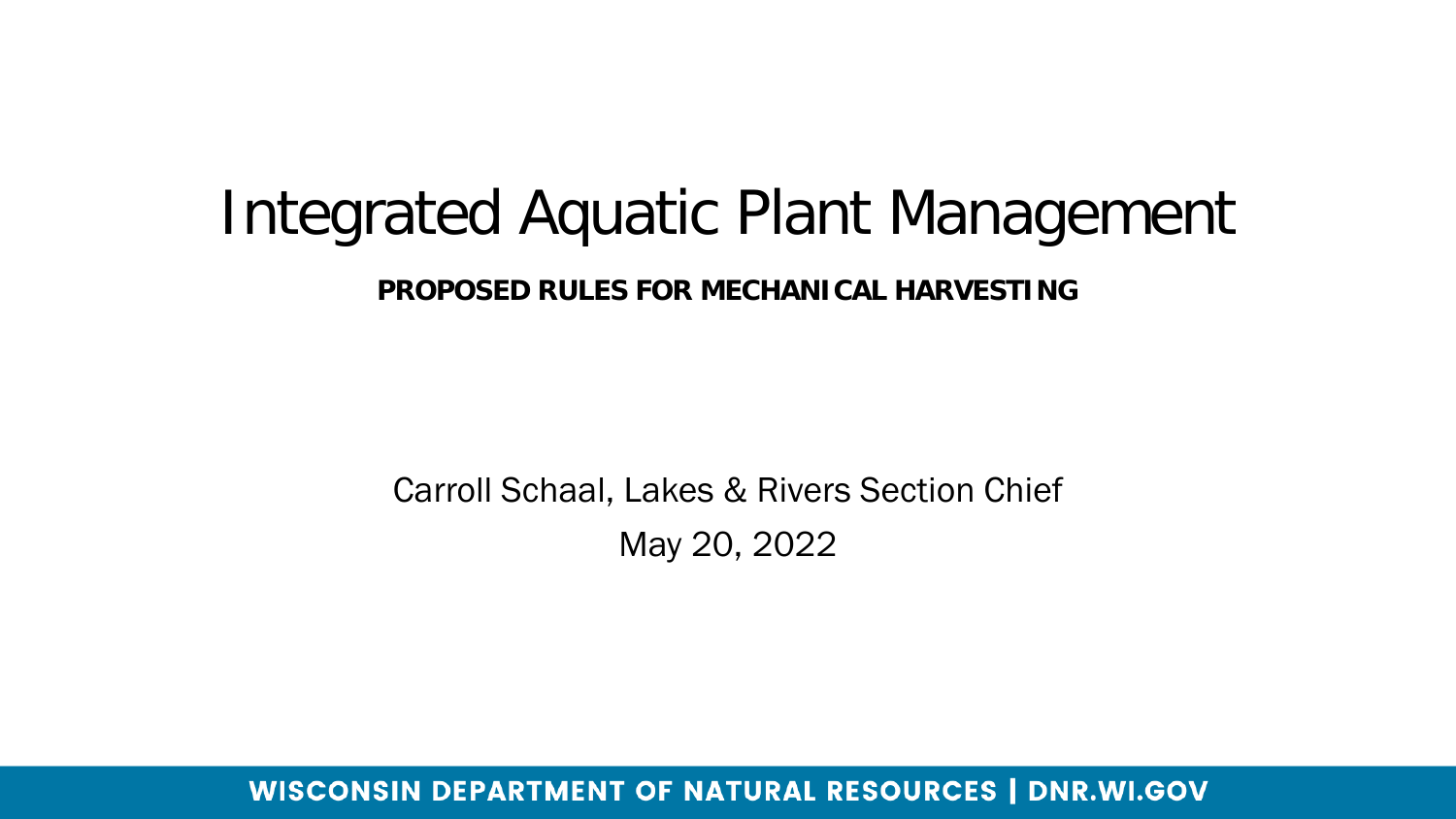## Rule Background / Reasons for Changes

Authority from Chap. 23.22 - 24 Aquatic plants and Invasive Species

- Combine NR 107 (chemical) and NR 109 (mechanical, manual, physical)
- Outdated definitions and methods, new technologies
- Consistent with newer laws and rules
	- AIS grants, NR 40, Integrated Pest Management
- Wetlands
- Fees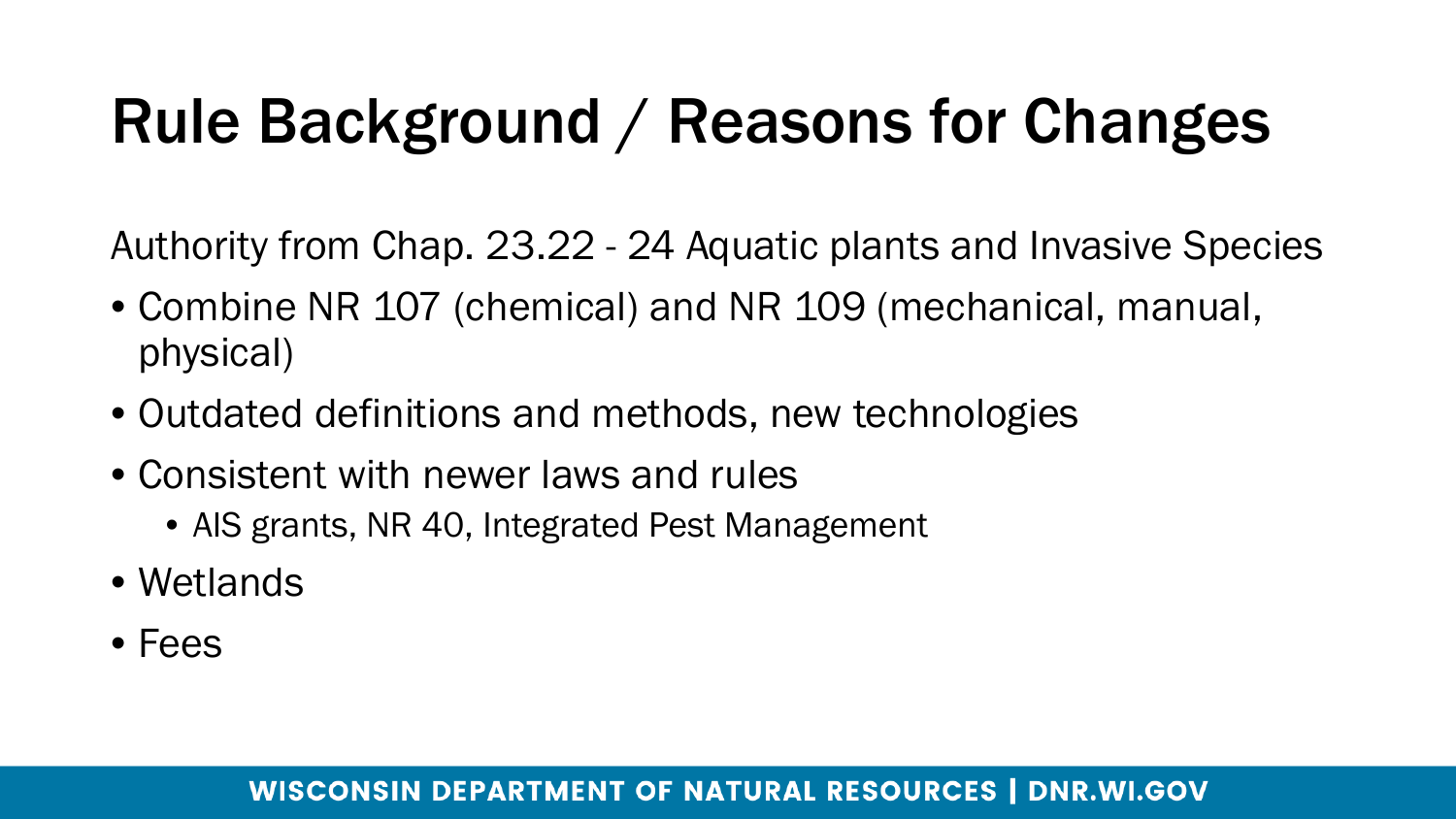## Rule Background / Reasons for Changes

### **APM Permitting in 2021**

Acres Chemically Managed 16,863 Acres Mechanically Managed 3,616 Total Acres Managed **20,479**



2,023 total permits issued

Permit applications have increased 26% since 2017

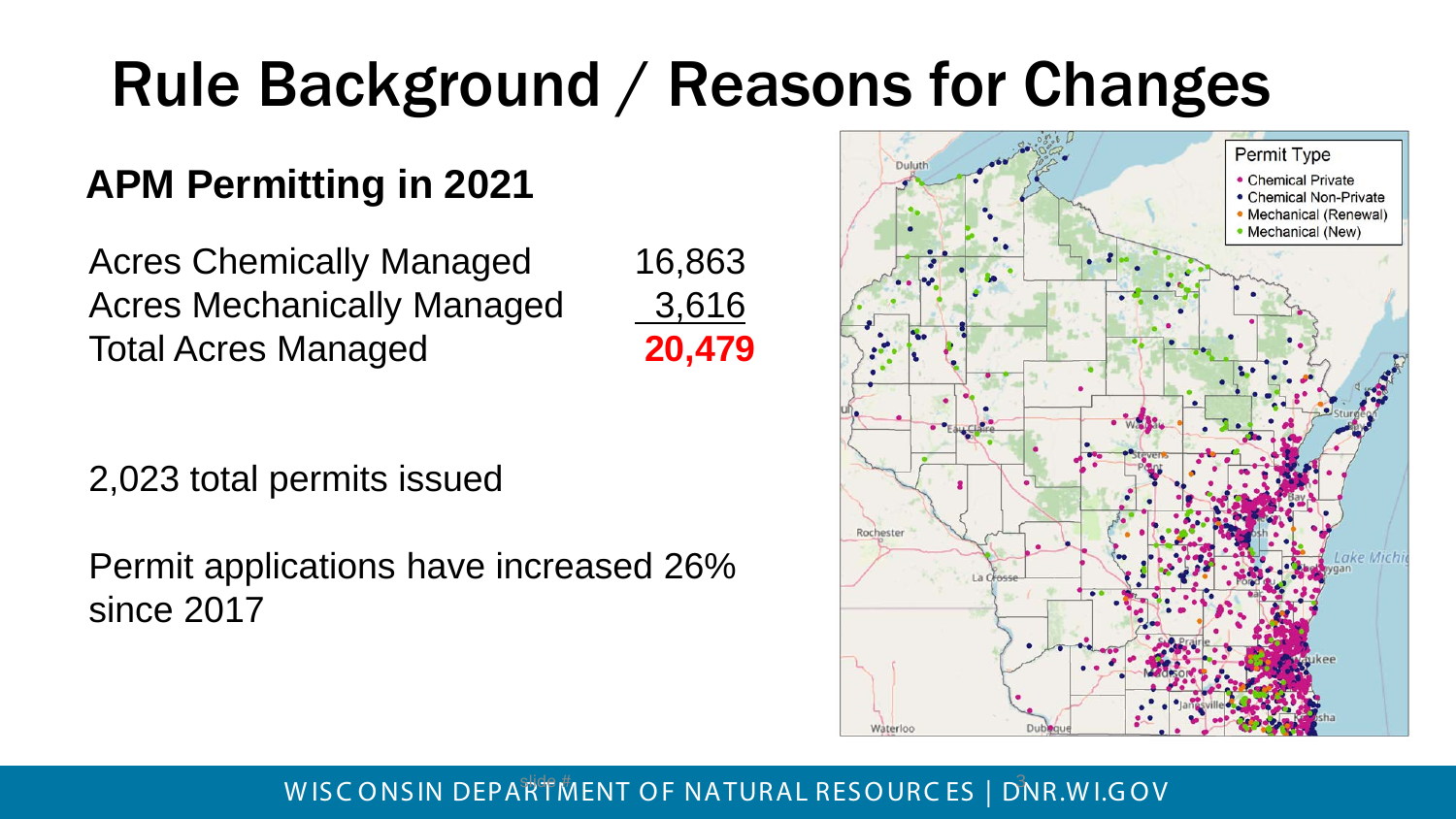## Public Input Process

### 2019

• Strategic analysis, APM Study Group

2020 -2021

- Drafted 10 white papers
- Held 4 public meetings and public comment period
- Wrote draft of rule, draft of Economic Impact Analysis
- Public comment period Economic Impact Analysis 2022
- February Public Hearing
- June Natural Resources Board Approval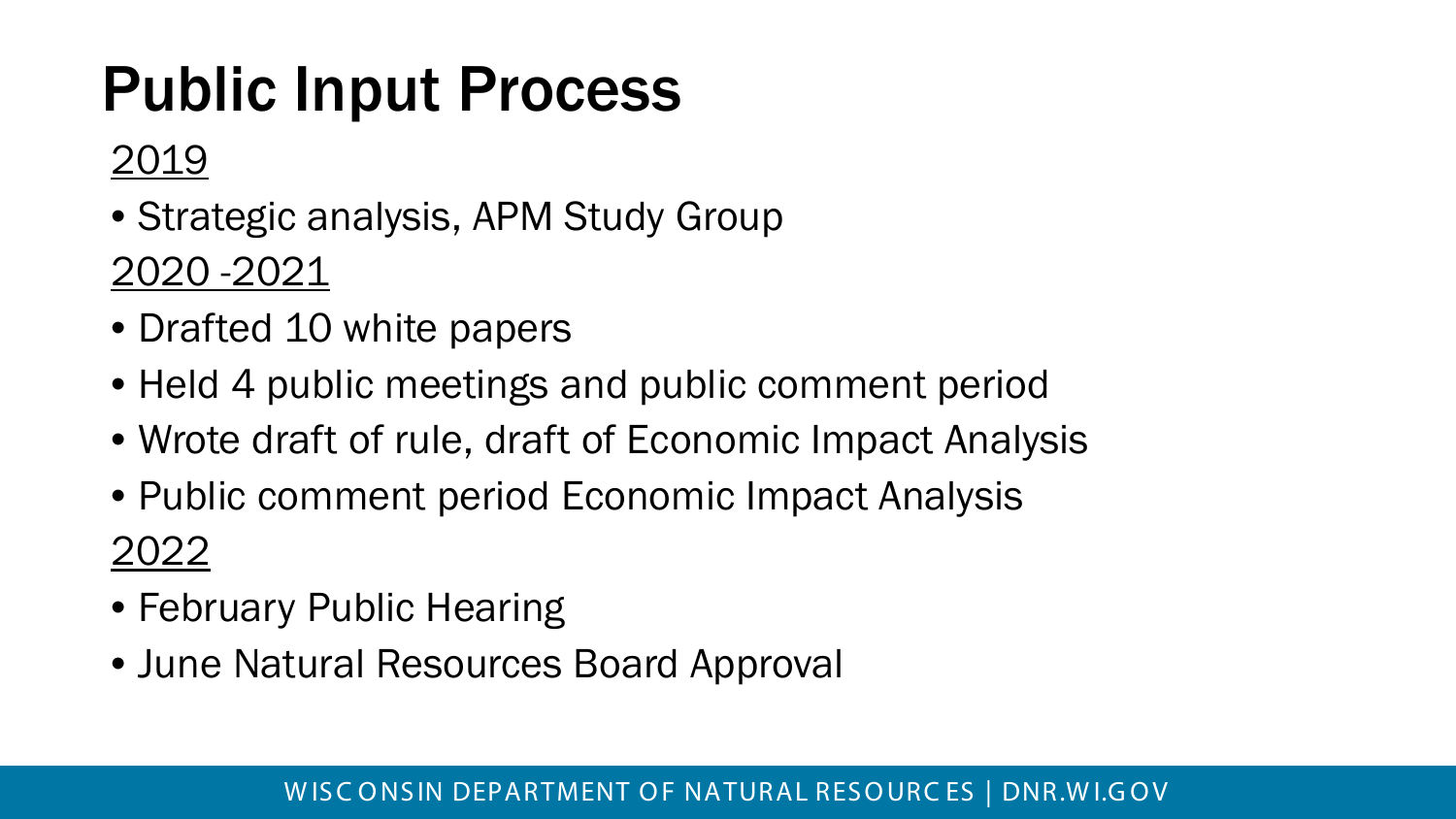## Program Updates

- Public engagement
- Habitat protection
- Integrated Pest Management and Planning
- Monitoring for large scale control activities
- Ponds and lakes under 10 acres
- Wetlands
- Permit Waivers
- Fees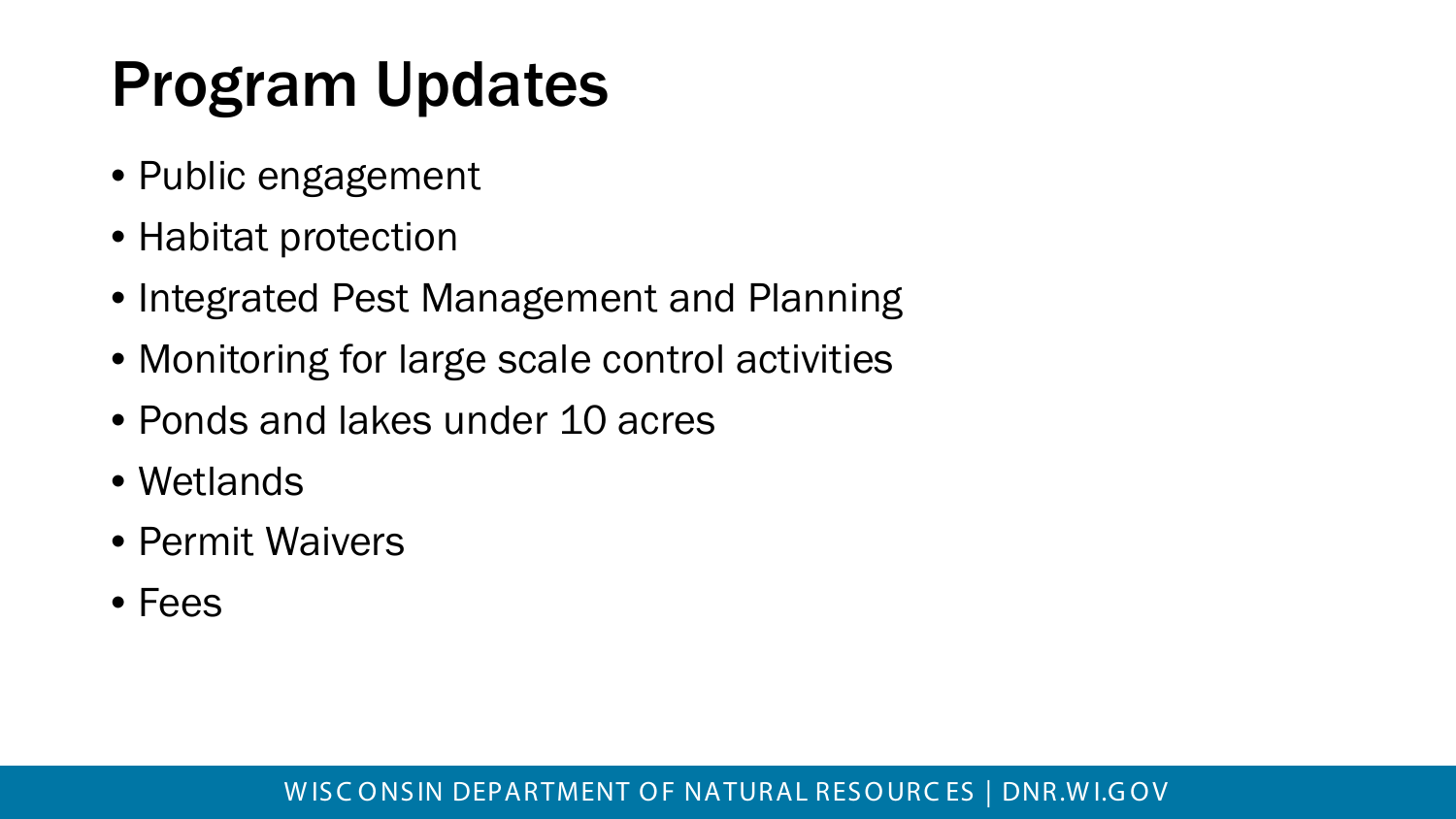## Public Engagement – NEW

### Planning – draft plans

• Post notice in newspaper & one other medium about 21-day public input period on draft plan.

Permit Review - Notice to neighbors of a submitted permit

• Send electronic link/copy or paper copy to all riparians within 7 days of submitting permit to dept.

#### Public notice

• All permits over 10 acres get posted for 14 days on DNR webpage for public notice.

### After Permit Approved

• Public access posting. Two signs at all public access points.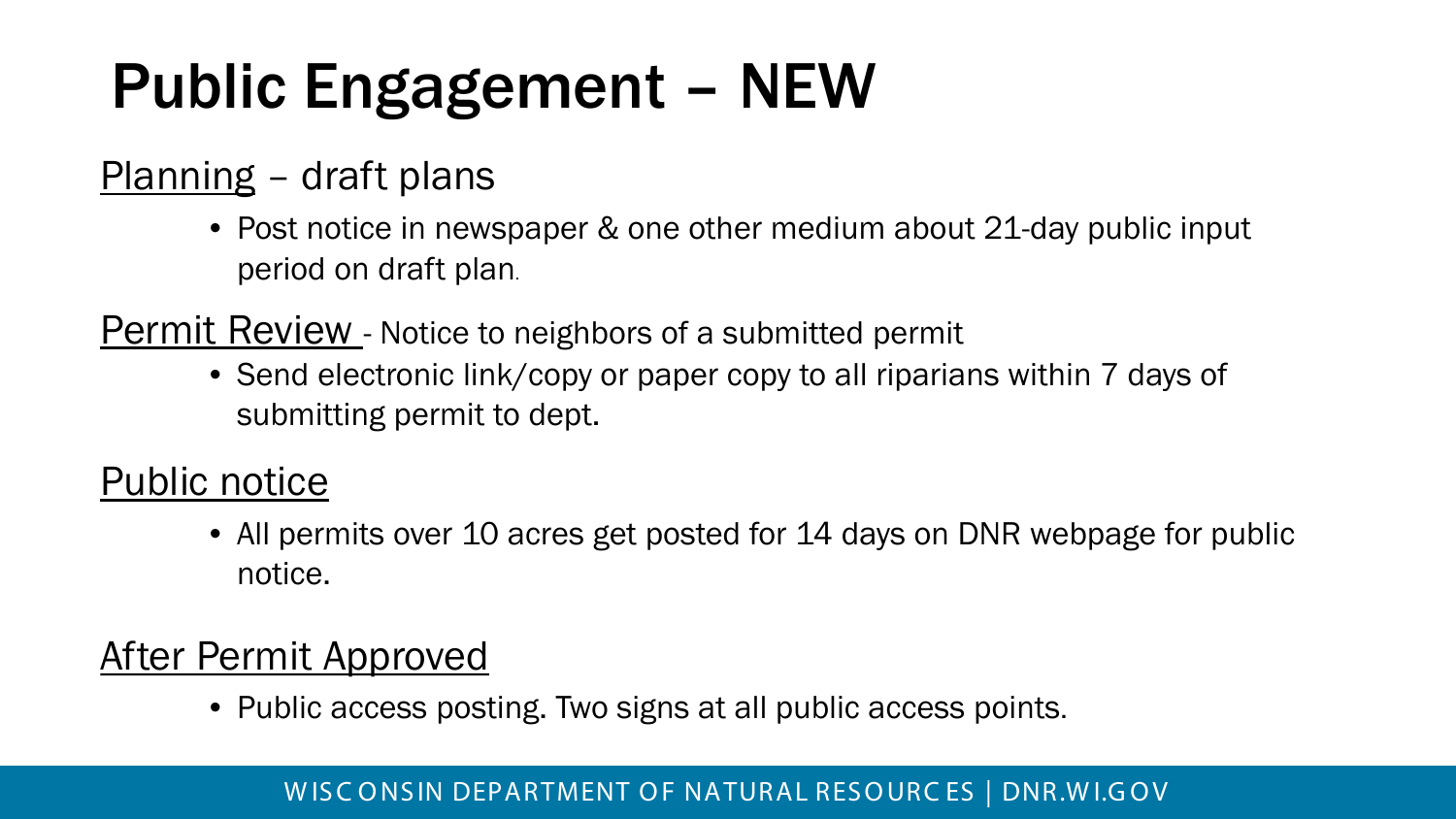### Habitat Protection

- Expand protections for native aquatic habitats
	- Sensitive Area Designations
	- Critical Habitat Areas
	- Outstanding and Exceptional Resource Waters
	- Public Rights Features for navigation
	- Areas of Special Natural Resource Interest (ASNARI)
- Permit applicant must show no harm will come to resource prior to DNR issuing a permit that will impact these areas.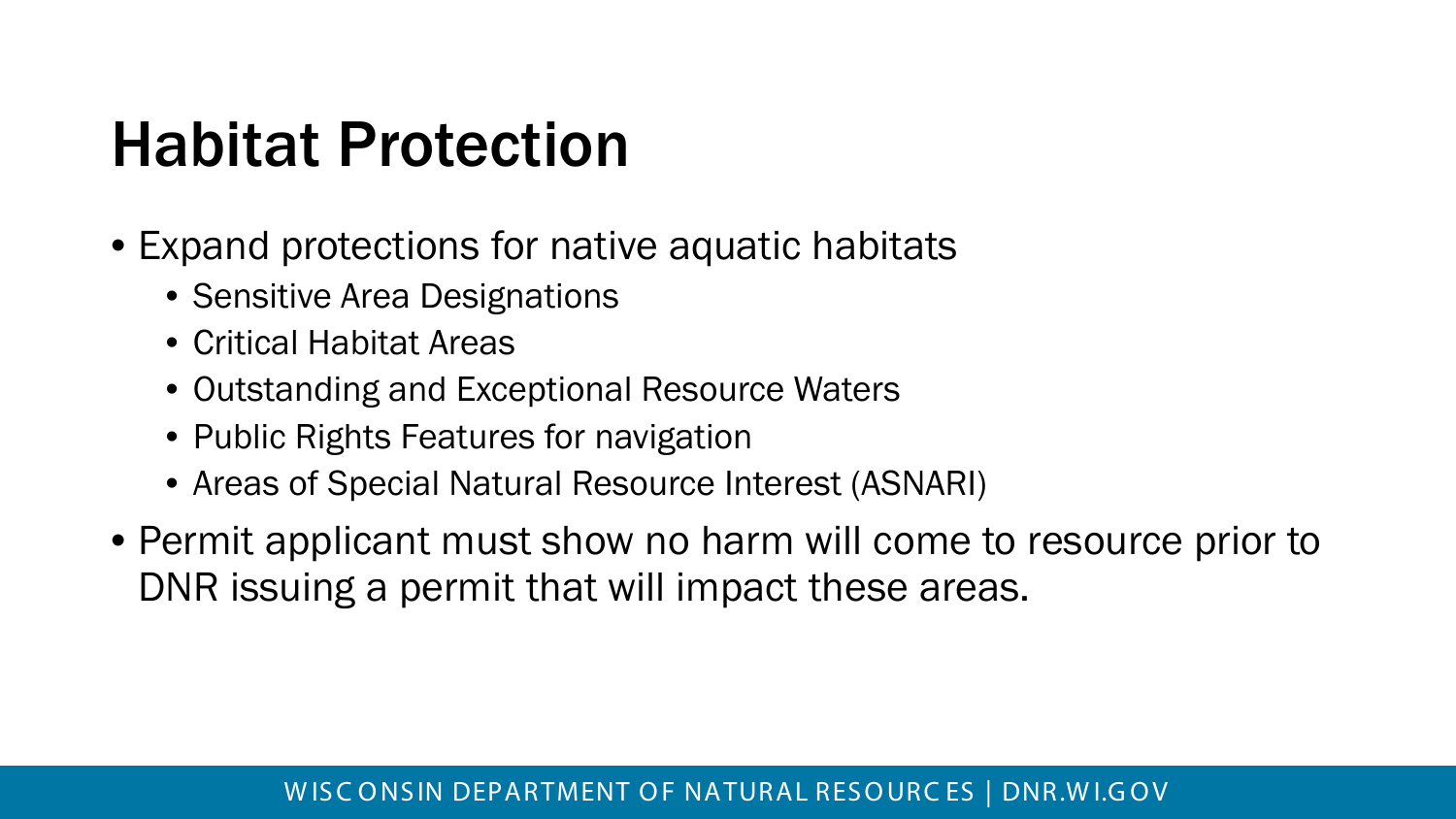### Integrated Pest Management

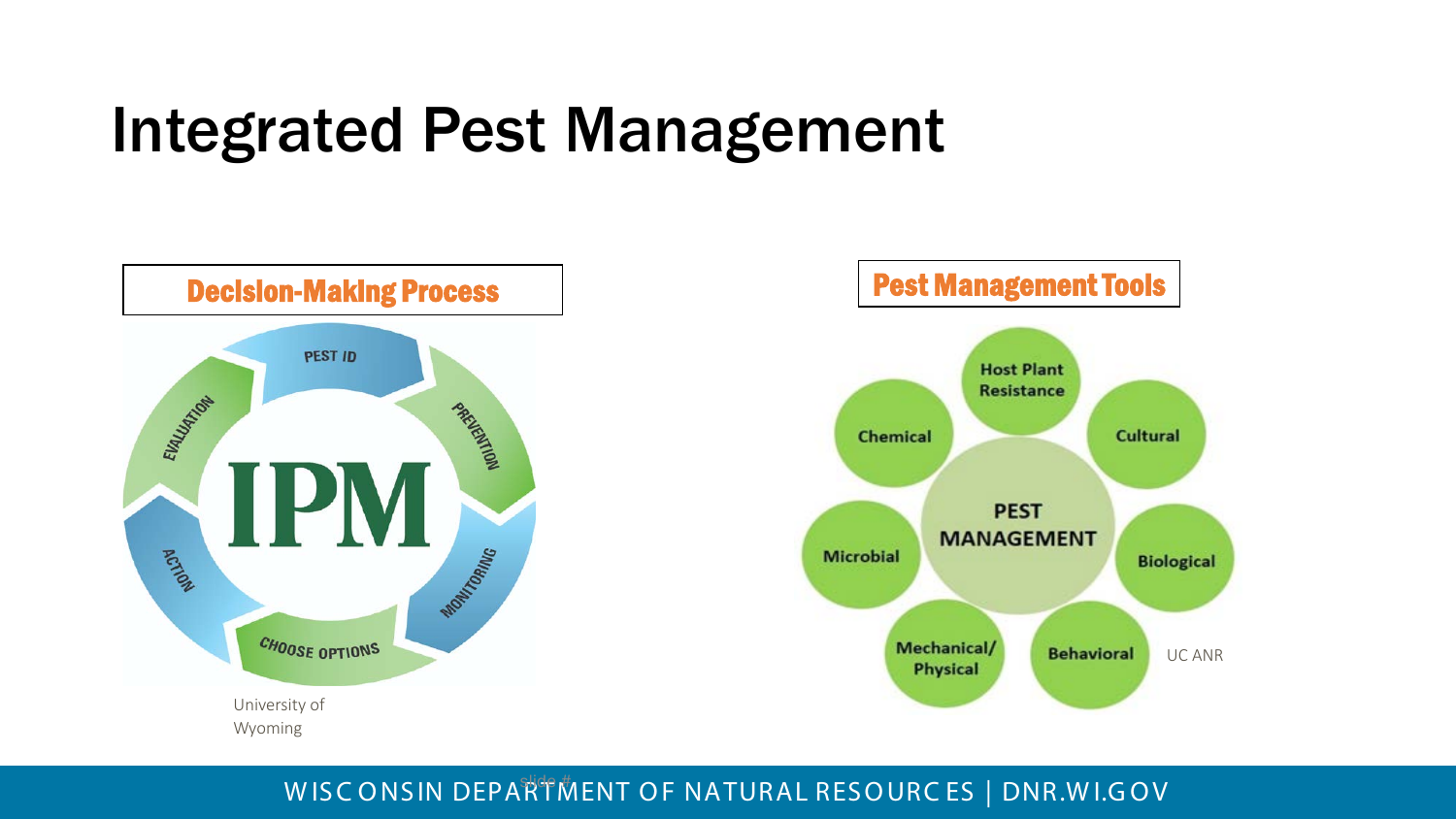## Planning

Permit applicants will need a plan if:

- Conducting large scale management
	- 50% littoral areas for harvesting
- Managing AIS populations year to year main purpose
- To get a 5 year permit

Permit applicants will not need a plan if:

- Controlling a pioneering NR 40 prohibited species.
- Working under an existing Surface Water Planning Grant.
- Conducting small scale control for navigation (unless you want a 5 year permit)
- Creating a riparian access lane to open water
- Waterbody entirely on private property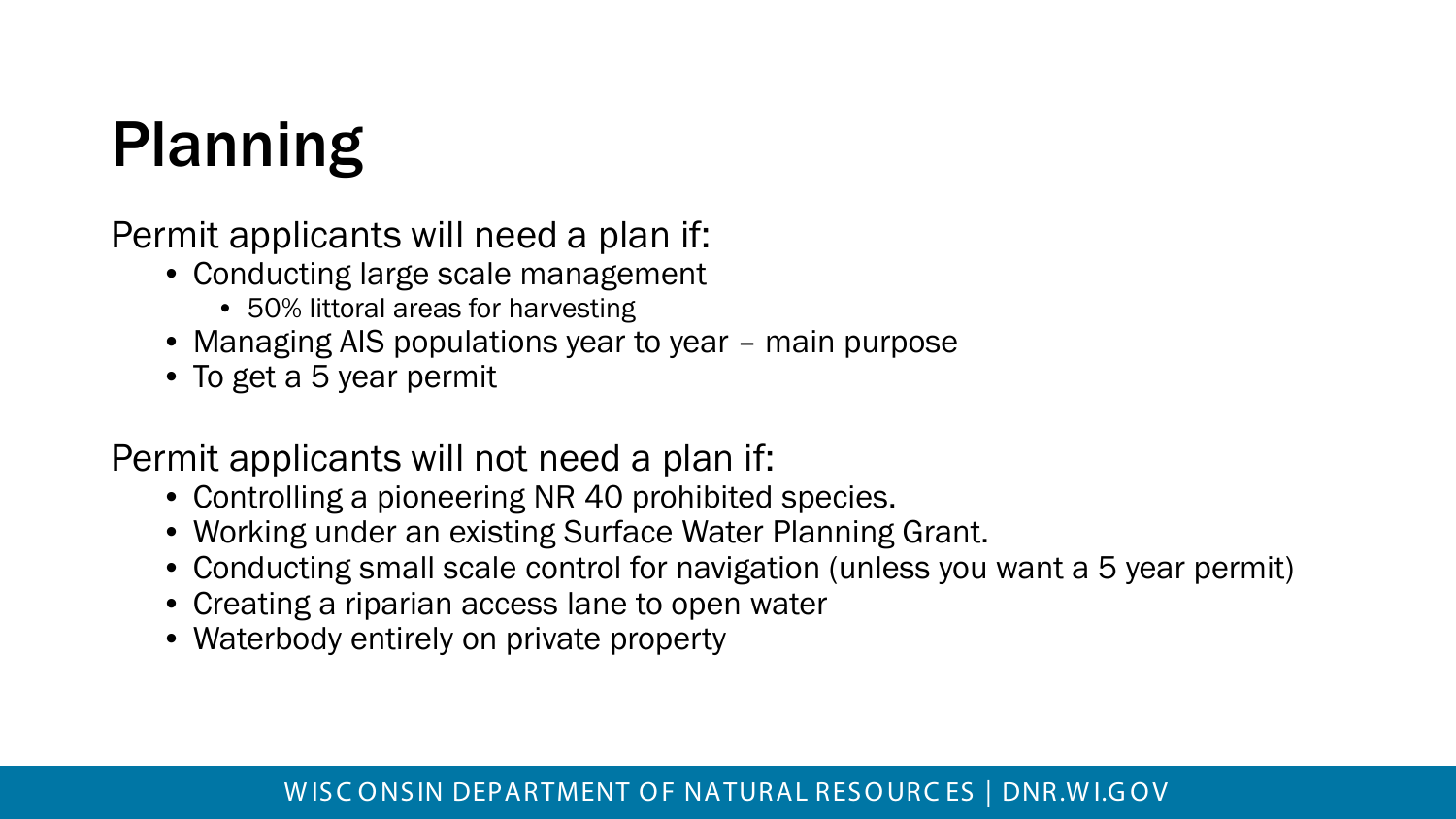### Planning Process

- Every five years, permit applicants will need a plan
- Plans will:
	- Outline clear goals and objectives
	- Name situations when control is needed
	- List what types of control may be used in different situations
	- Outline a plan to set future goals
- You will need plant data, water quality data and basic habitat data.
- Plans will be built off templates provided by DNR
	- Focused, simple, easy to follow.
	- Data found on DNR webpages.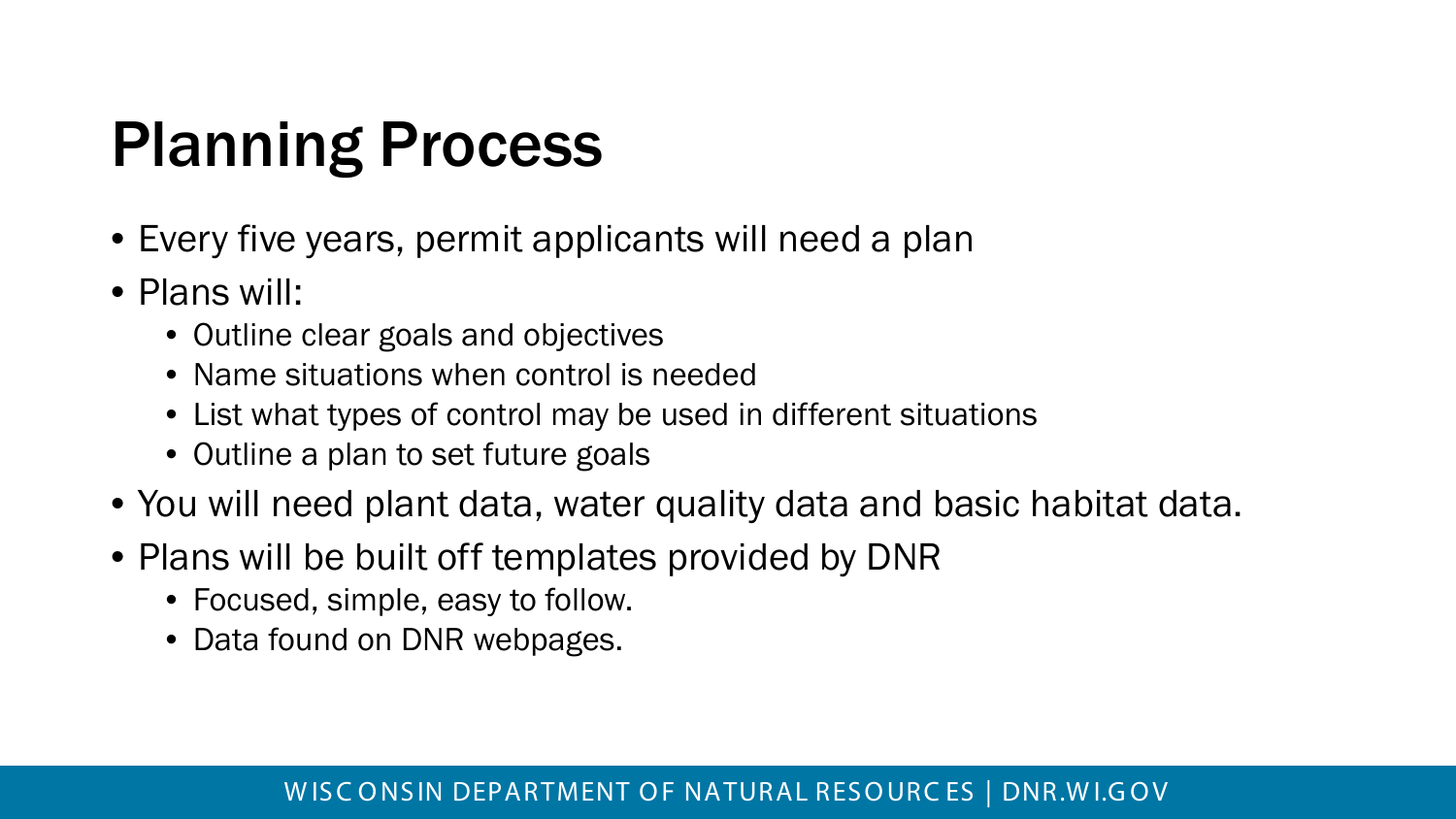## Large Scale Control – waters over 10 acres

- Mechanical Control
	- More than 50% of the littoral area
- Chemical Control
	- If control over more than 5% of the lake surface area, do a calculation.
	- If exceeds predetermined lake wide herbicide threshold, then large scale.
- Wetland control
	- More than 5 acres of contiguous wetland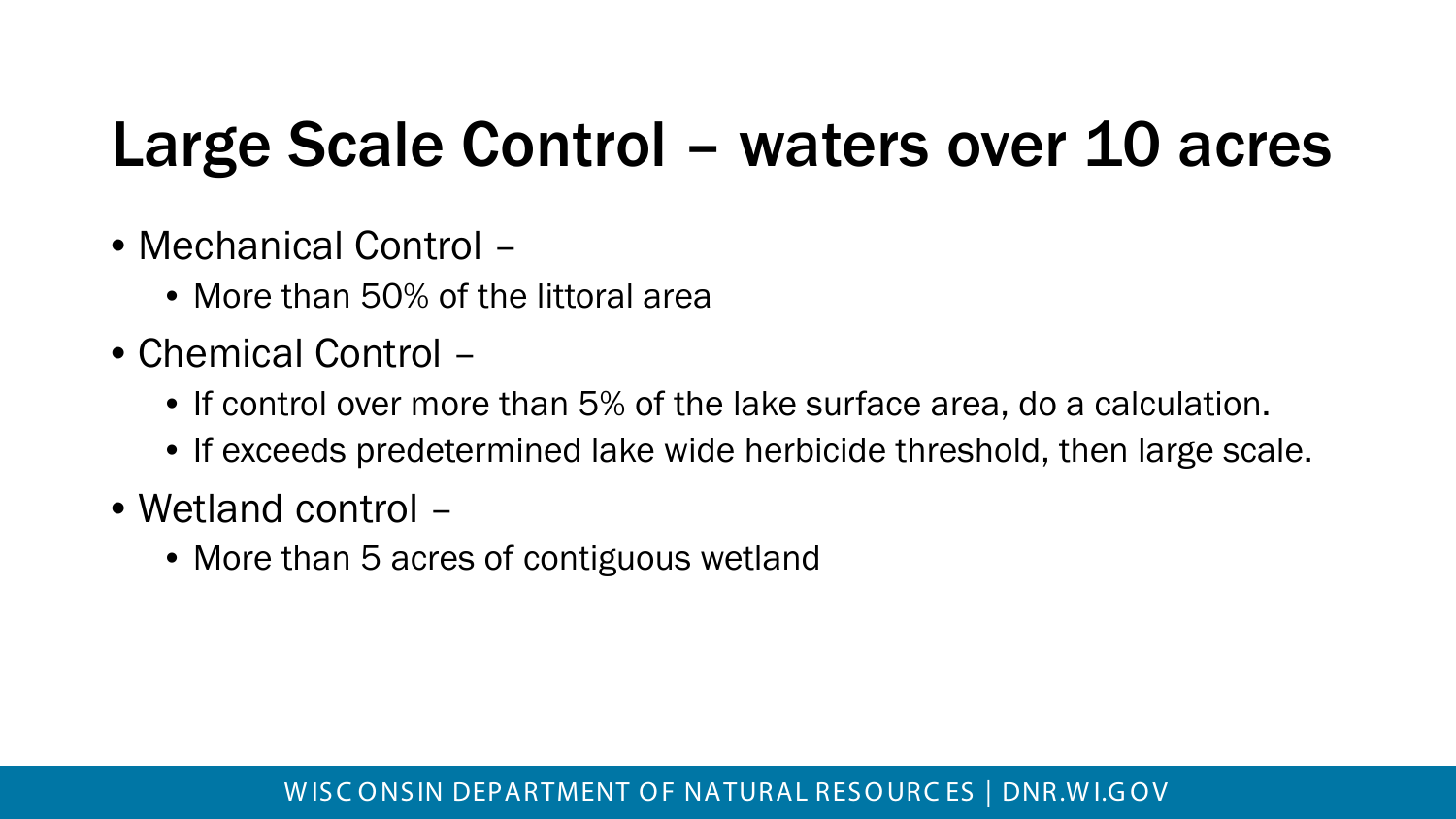## Monitoring for Large Scale Control

Large scale control impacts large parts of aquatic habitat

• Important to ensure aquatic habitat is protected

Large scale control takes a lot of resources

• Important to ensure control met goals

For large scale mechanical control:

- Annual report of activities
- Monitoring survey every 5 years with plan update.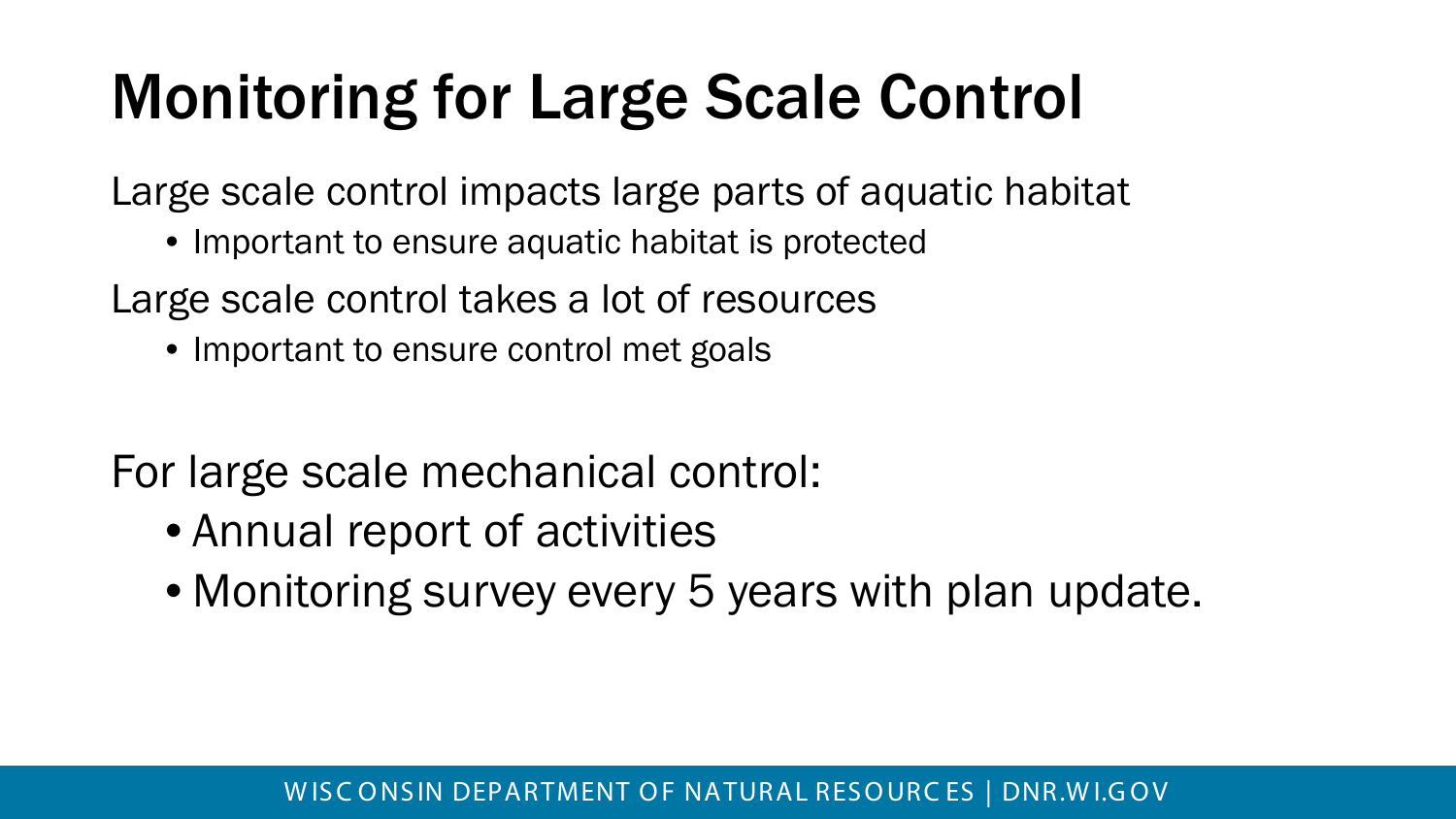#### Public Hearing on WY-29-19

### Fees

| <b>Control Type</b>    | <b>Permit Issued</b>       | <b>Fee</b>                         | <b>Max Fee</b>           | <b>Renewal Fee</b>                       |
|------------------------|----------------------------|------------------------------------|--------------------------|------------------------------------------|
| <b>Chemical</b>        |                            |                                    |                          |                                          |
| Waters $\leq 10$ acres | Up to 5 years              | \$50 base fee & \$30<br>annual fee | $$200 (5 yr.)$ NA        |                                          |
| Waters $> 10$ acres    | Annual                     | \$75 base & \$50 per acre          | $$2,500$ (per yr.) NA    |                                          |
| <b>Wetlands</b>        | Up to 5 years<br>with plan | \$75 base & \$50 per acre          | $$2,500$ (per yr.) $$75$ | Half of Year 1 fee, not less than        |
| Mechanical             | Up to 5 years<br>with plan | \$75 base & \$50 per acre          | $$2,500$ (per yr.) $$75$ | <b>Half of Year 1 fee, not less than</b> |
| <b>Mosquito</b>        | Annual                     | $$75$ base                         | $$75$ (per yr.) NA       |                                          |

Madi Johansen, Statewide Aquatic Plant Management Coordinator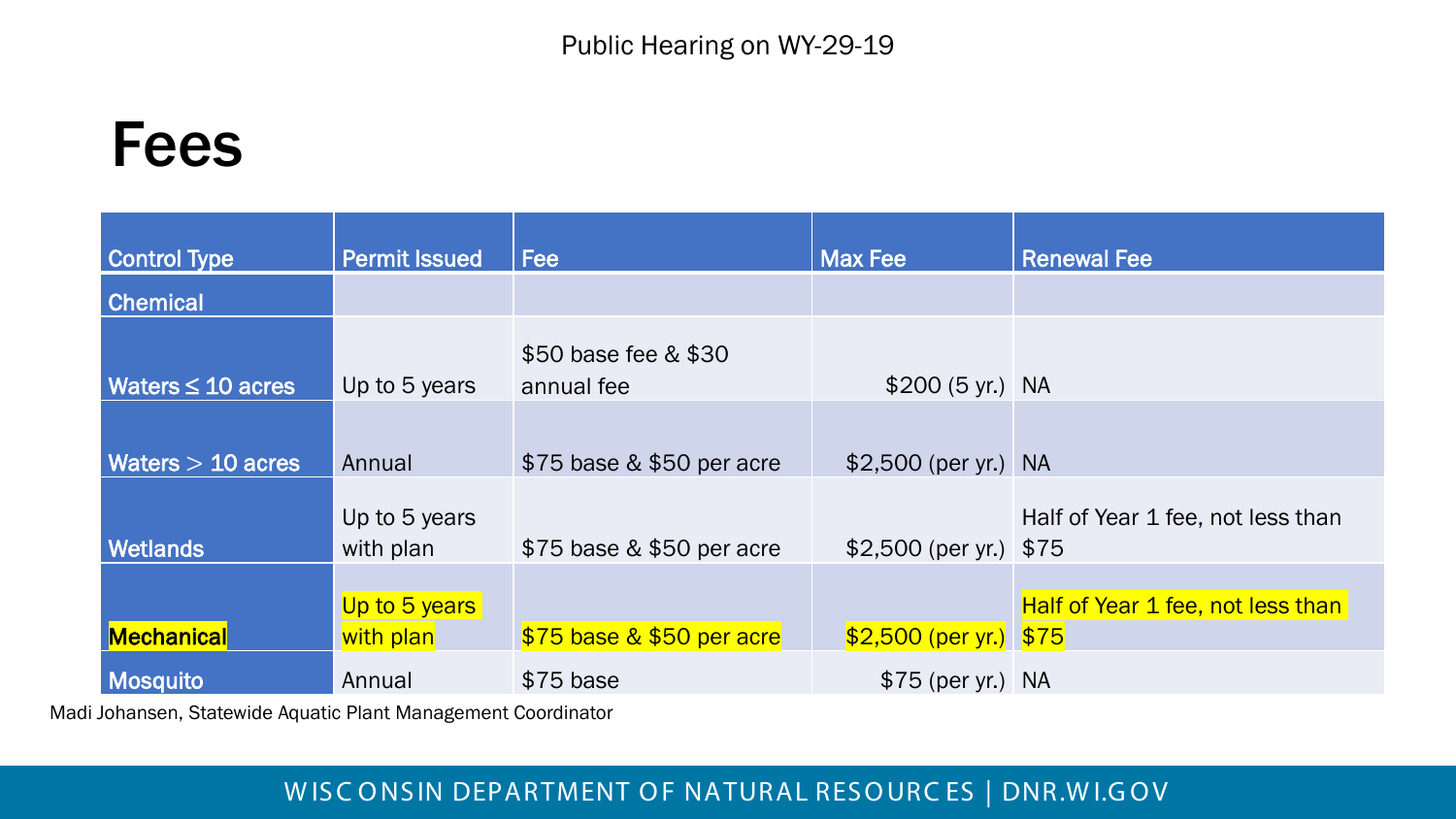### Conditions and Concerns

- Don't harvest in shallow water  $\lt 3$  feet
- Disturb the bottom as little as possible to avoid resuspension
- Avoid fish spawning beds
- Know the species you are targeting and the high value natives to avoid
- Don't harvest the whole lake focus on navigation lanes or high use areas
- Fish/reptile bycatch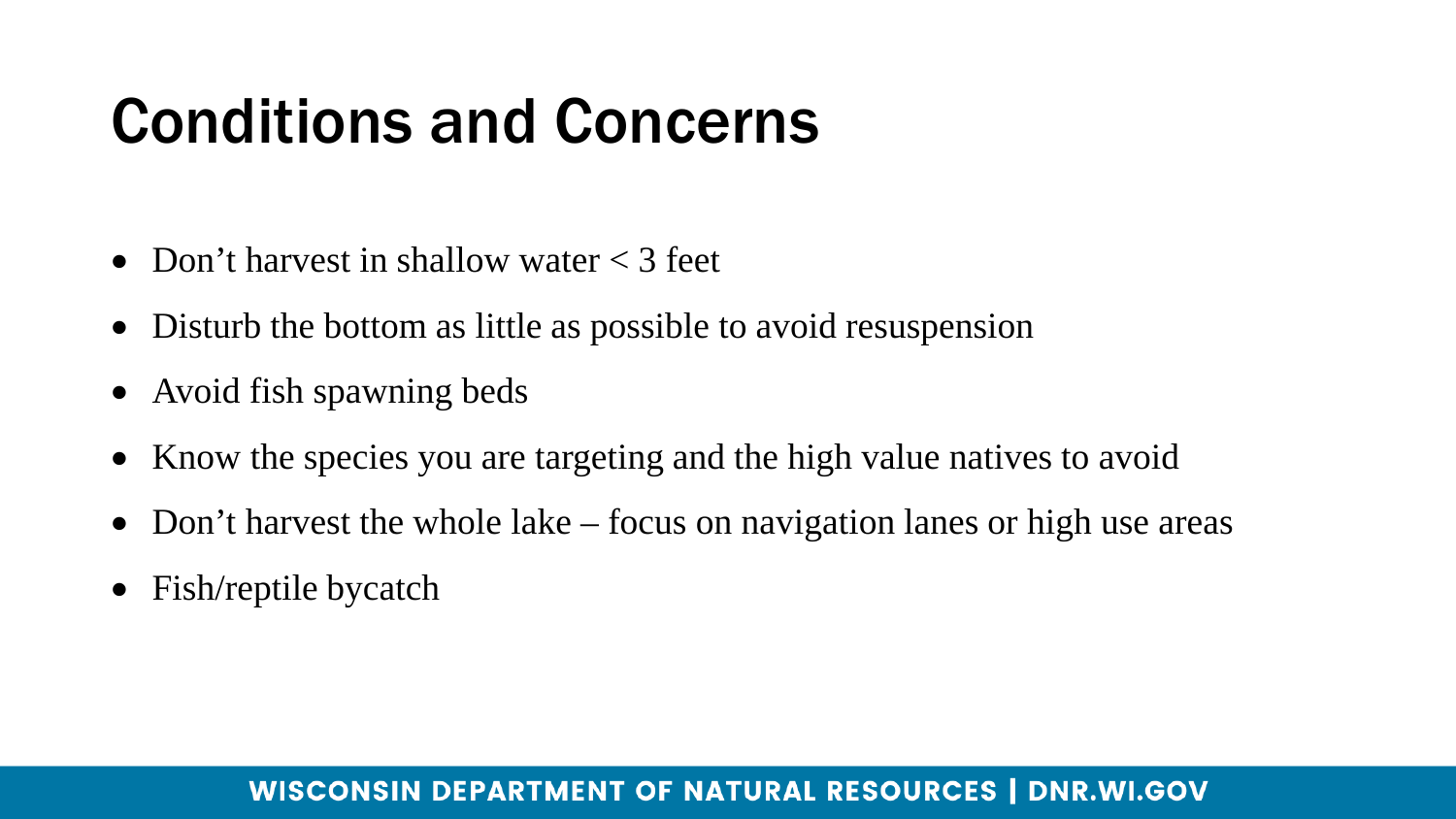#### **Proposed NR 107 Integrated Aquatic Plant Management**



June 1 check DNR website for final rule, supporting information, fact sheets

Natural Resources Board decision meeting June 21 or 22.

Plant Identification Opportunities

Madi Johansen, Statewide Aquatic Plant Management Coordinator

#### **QUESTIONS?**